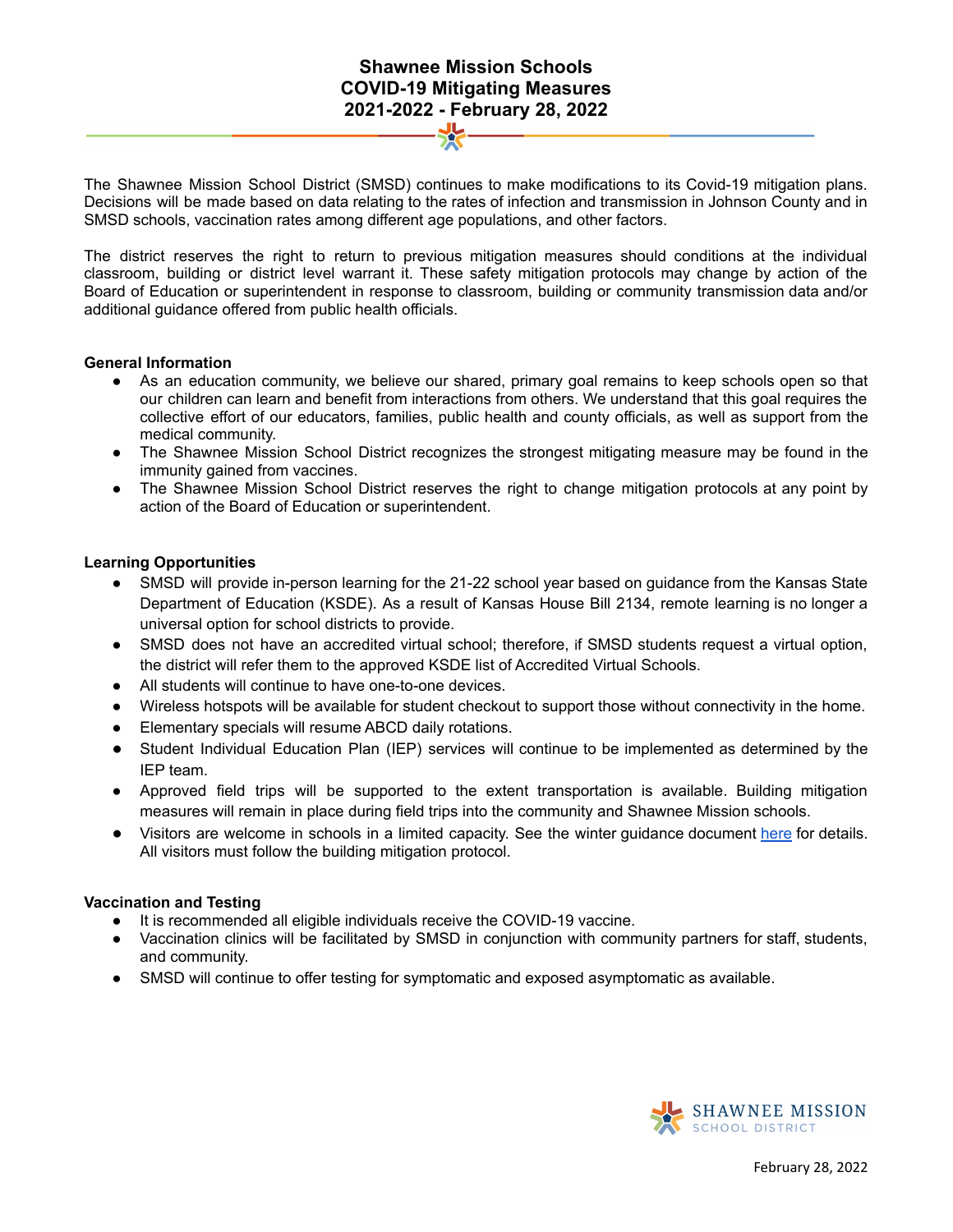## **Maintaining Healthy School Environments**

## **Pre-K Elementary Schools**

- **● Masks are required** for all elementary students and staff while the county mandate is in effect. At such time as the county removes the mandate, elementary schools will revert to the district threshold for masking (see below) set for all other SMSD facilities.
- Individuals do not need to mask when outdoors.
- Individuals are encouraged to self-monitor for symptoms of illness. Individuals who are ill should stay home.

## **Secondary Schools**

- Masks inside middle school and high school buildings are optional for students and staff as long as they remain below the district threshold for masking (see below).
- Individuals are encouraged to self-monitor for symptoms of illness. Individuals who are ill should stay home.

## **District Threshold for Masking**

If a school building reaches > 3% positive COVID cases or the overall absentee rate related to illness is > 5%, the building will return to full mask requirements. The building will remain masked for at least 14 days and until the percentage of positive cases is  $\leq$  3% and overall absentee rate related to illness is  $\leq$  5%.

If school building rates of positive cases or illness rates are unknown due to one of the extended district **breaks (such as Thanksgiving, Winter, Spring or Summer breaks) AND the percent positive rate is 8% or higher according to the JCDHE dashboard, all buildings will return to school with full mask requirements** until data can be collected to determine the actual building rate. This time period will be no longer than **one week unless > 3%.**

### **Cleaning and Ventilation**

- Air handling enhancements implemented in the 2020-21 plans will continue for the 2021-22 school year.
- Cleaning and sanitization protocols implemented in the 2020-21 plans will continue for the 2021-22 school year

### **Johnson County Department of Health & Environment (JCDHE) Exclusion from School/Work Guidance**

- Anyone testing positive for COVID-19 will be excluded for 5 days (excused absence) from the onset of symptoms or a positive test per JCDHE exclusion guidelines and K.S.A. [65-122](https://www.ksrevisor.org/statutes/chapters/ch65/065_001_0022.html).
- If an individual tests positive for COVID-19 regardless of vaccination status they must:
	- Stay home for 5 days from symptom onset or test date, whichever is first.

If symptoms have resolved or are improving after 5 days students and staff can return to school and school-related activities.

○ Once returned, individuals must wear a mask for days 6-10. \*Individuals with COVID-19 should also remain separated in instances where they cannot mask (e.g. Eat 6 feet away from others). Individuals returning during days 6-10 should refrain from activities that make consistent and proper mask wearing impossible, activities that involve frequent or sustained close contact (e.g., certain sports), and activities that increase the risk of transmission of aerosolized respiratory particles (e.g., wind instruments, singing, shouting, etc.).

If you have a fever, continue to stay home until your fever resolves for 24 hours without the aid of *medication.*

Please find the JCDHE recommendations for positive cases and exposures [here.](https://resources.finalsite.net/images/v1643074844/smsdorg/bgkwy08uzp2n0npeuq5n/COVID19StaffStudentsGuidance1-21-22.pdf)

\*SMSD will maintain a COVID-19 dashboard for positive cases located on the district's website to the extent possible.